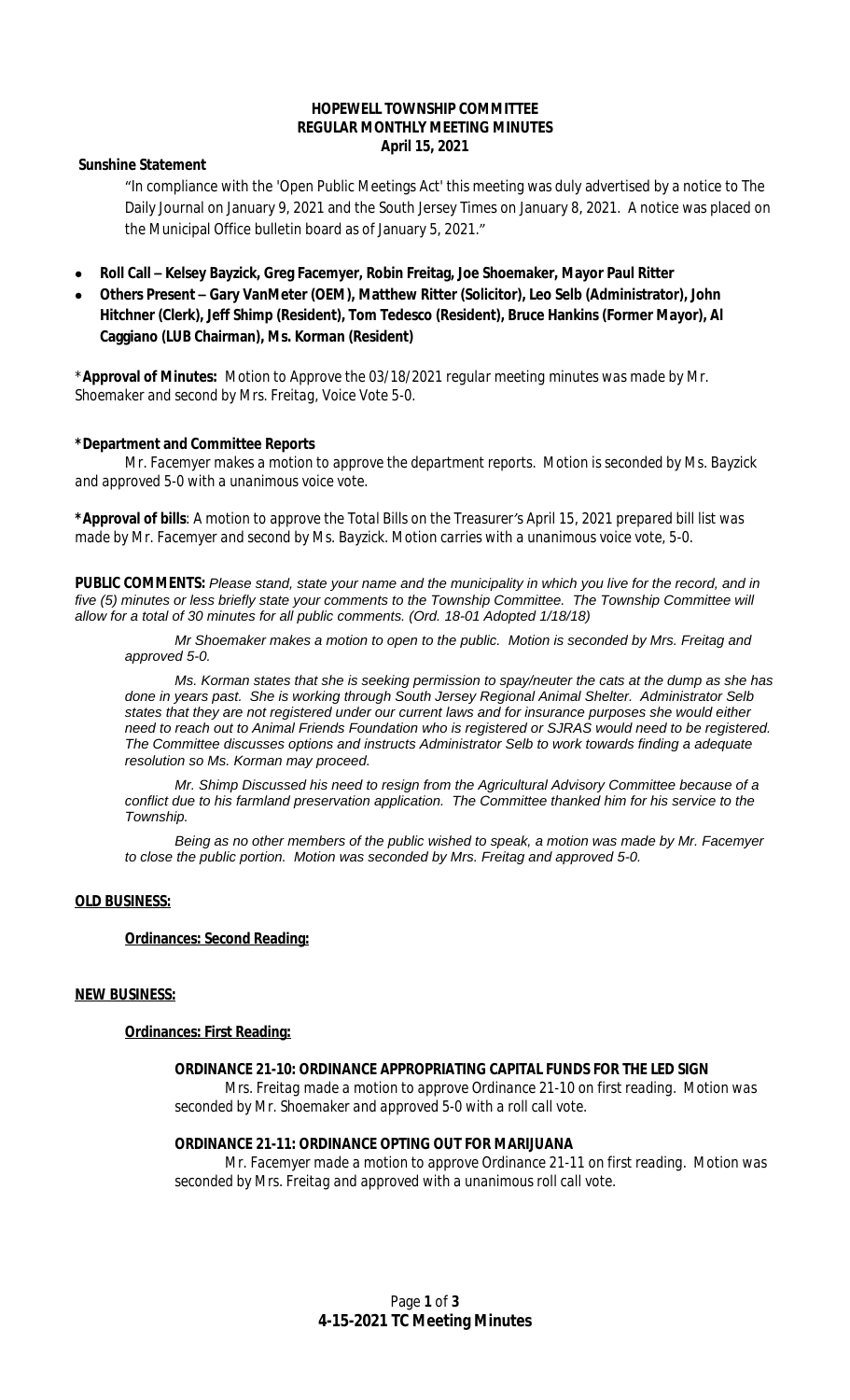## **RESOLUTION 21-37: RESOLUTION CHAPTER 159 INSERTING RECYCLING GRANT FUNDS INTO THE BUDGET**

*Ms. Bayzick makes a motion to approve Resolution 21-37. Motion is seconded by Mr. Shoemaker and approved 5-0.*

# **RESOLUTION 21-38: RESOLUTION TO REFUND PAYMENT OF TAXES WHEN A PROPERTY IS CLASSIFIED EXEMPT**

*Mr. Shoemaker makes a motion to approve Resolution 21-38. Motion is seconded by Mrs. Freitag and approved 5-0.*

# **RESOLUTION 21-39: RESOLUTION AUTHORIZING FRALINGER ENGINEERING SERVICES FOR HOPEWELL TOWNSHIP SANITARY LANDFILL**

*Mr. Shoemaker makes a motion to approve Resolution 21-39. Motion is seconded by Ms. Bayzick and approved 5-0.*

# **RESOLUTION 21-40: RESOLUTION AUTHORIZING FRALINGER ENGINEERING SERVICES FOR HOPEWELL TOWNSHIP NJDOT PROJECT ON HOLLY TERRACE AND ELWELL TERRACE**

*A motion was made to approve Resolution 21-40 by Mrs. Freitag. Motion was seconded by Mr. Facemyer and approved 5-0.*

### **RESOLUTION 21-41: RESOLUTION AUTHORIZING THE SELF-EXAMINATION OF THE 2021 BUDGET**

*Mr. Facemyer made a motion to approve Resolution 21-41. Motion was seconded by Mrs. Freitag and approved 5-0.*

# **RESOLUTION 21-43: RESOLUTION ACCEPTING JEFF SHIMPS RESIGNATION FROM THE AAC**

*A motion was made by Ms. Bayzick to approve Resolution 21-43. Motion was seconded by Mr. Facemyer and approved 5-0.*

# **Discussions –**

**Item #1** – Convenience Center Update Proposal for site map/design for sink holes *Administrator Selb discussed the need to address the pavement at the Convenience Center*

**Item #2** – American Rescue Grant Money – 2 Block Grants \$400,000 each used by 12-31-2024 *Administrator Selb gave an update as to the status and distribution of the federal grant money.*

# **Item #3** – Youth Week

*Clerk Hitchner gave the Committee and update on youth week. He requested the three Committee members ask questions of the Youth Week Candidates during the public portion of their meeting.*

**Item #4** – Shared service with Greenwich and Shiloh for Tax Assessor

*Administrator Selb discusses the progress on the retirement of the Tax Assessor Lois Mazza and is looking into shared services for this position with Shiloh and Greenwich moving forward afterward. He will be meeting with the neighboring towns.*

**Item #5** – Discussion about park, trails, gates.

*Administrator Selb discusses recent events in the park and trails with residents driving in places they aren't allowed. He suggests installing a gate at certain entrances and the Committee agrees.*

# **Item #6** – Planner review of Ag Buffer

*The Committee discusses the recent review of the Ag Buffer Ordinance by the new Township Planner Scheule. They instruct Clerk Hitchner to have the Land Use Board review the same at their next meeting.*

*Mayor Ritter discusses the recent CDC meeting concerning the Animal Sheltering and recent discussion about addressing off-road vehicles. He also brings up grants concerning electric vehicle charging stations and potentially expanding internet coverage within the Township.*